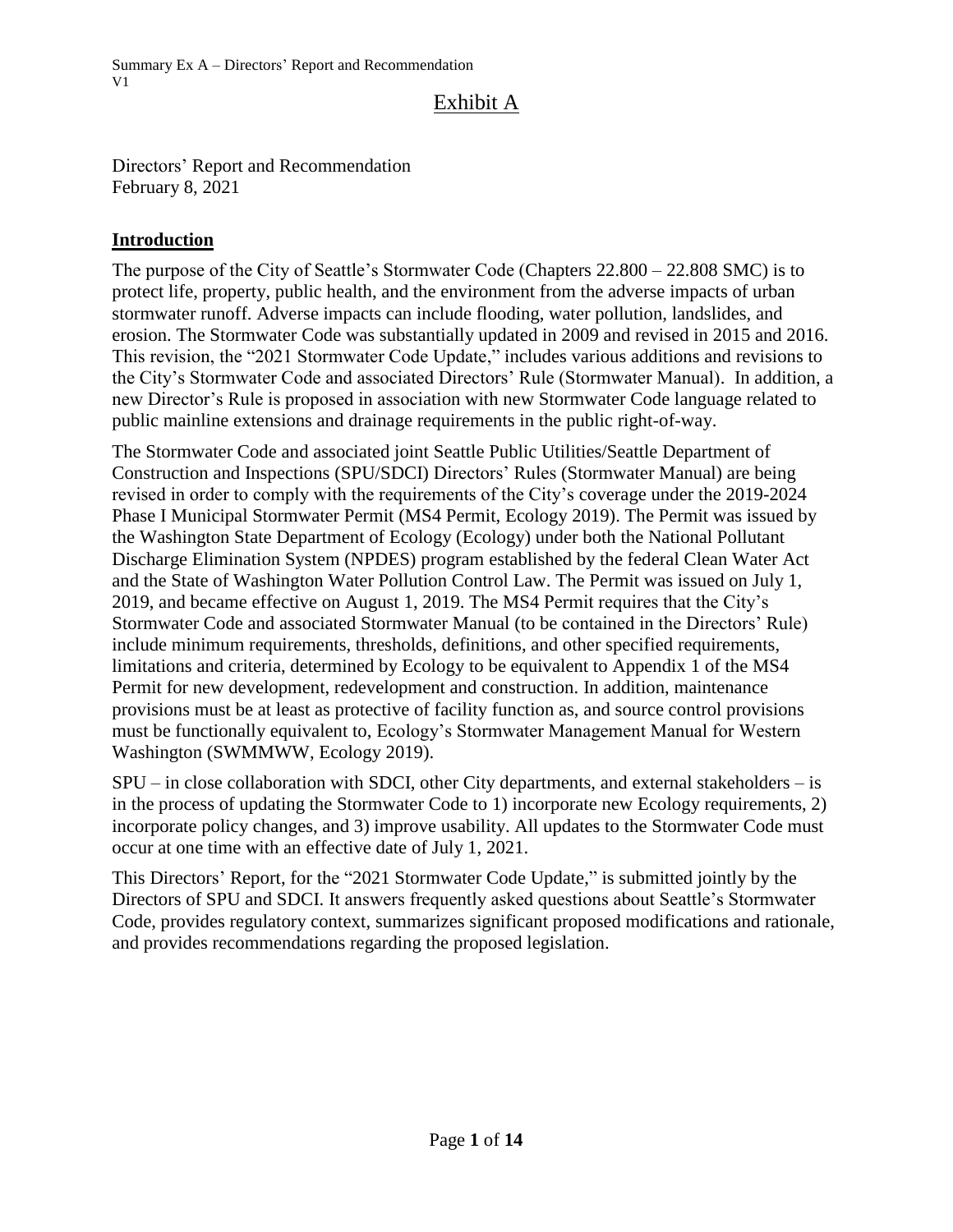### **Frequently Asked Questions**

**Why do we have a Stormwater Code?** Rain water running off of urban land surfaces can cause flooding, landslides, erosion, and other hazards. It can also carry pollutants into creeks, lakes, bays and other receiving waters. Stormwater regulations are needed to protect people, property, and the environment from damage that can be caused by stormwater runoff. Seattle's stormwater Code and regulations are also written to satisfy the City's obligation to comply with the 2019- 2024 Phase I Municipal Stormwater Permit, as modified (the MS4 Permit), under which coverage is issued to the City by Ecology.

**What is in Seattle's Stormwater Code?** Seattle's Stormwater Code includes:

- A description of the purpose, scope, applicability, exemptions, adjustments, exceptions, authorities, and compliance requirements
- Definitions of key terms
- Prohibitions of certain discharges and conditions for permissible discharges
- Minimum requirements for all discharges and all real property, designed to reduce the introduction of pollutants into stormwater runoff as close to the source as possible
- Minimum requirements for all projects regarding stormwater pollution prevention during construction and grading activities
- Minimum requirements for all projects regarding on-site stormwater management, flow control, and water quality treatment facilities
- Drainage control review and application requirements
- Requirements to maintain stormwater facilities
- Procedures for enforcing the Stormwater Code.

**Why are we updating the Stormwater Code?** The Stormwater Code is being updated to comply with the City's obligations under the MS4 Permit, to incorporate policy changes, and to improve usability.

**Who is responsible for updating the Stormwater Code?** It is an SPU-led project being conducted in close collaboration with SDCI, the Seattle Department of Transportation (SDOT), other City departments, and internal and external stakeholders.

**What are the major changes in the revised Stormwater Code?** The "Significant Modifications" section of this Exhibit provides details on the primary proposed modifications to the Stormwater Code. Of the proposed modifications outlined in that section, the four most significant involve: 1) Exemptions for certain land-disturbing activities and authority for alternative stormwater code compliance  $(\#1 \& \#2 \text{ in Significant Modifications section});2)$ revisions to the effective date of the Stormwater Code relative to project application dates and construction dates to meet the City's MS4 Permit obligations (#3); 3) additions, revisions, and deleting of various terminology (#4); 4) changes to source control requirements for certain activities (#5  $\&$  #6); 5) changes to the minimum requirements that apply to all development projects to meet the City's MS4 Permit obligations and account for Seattle's unique development patterns and infrastructure (#7 - #14); and 6) additions and revisions to submittal and drainage review requirements (#15 & #16).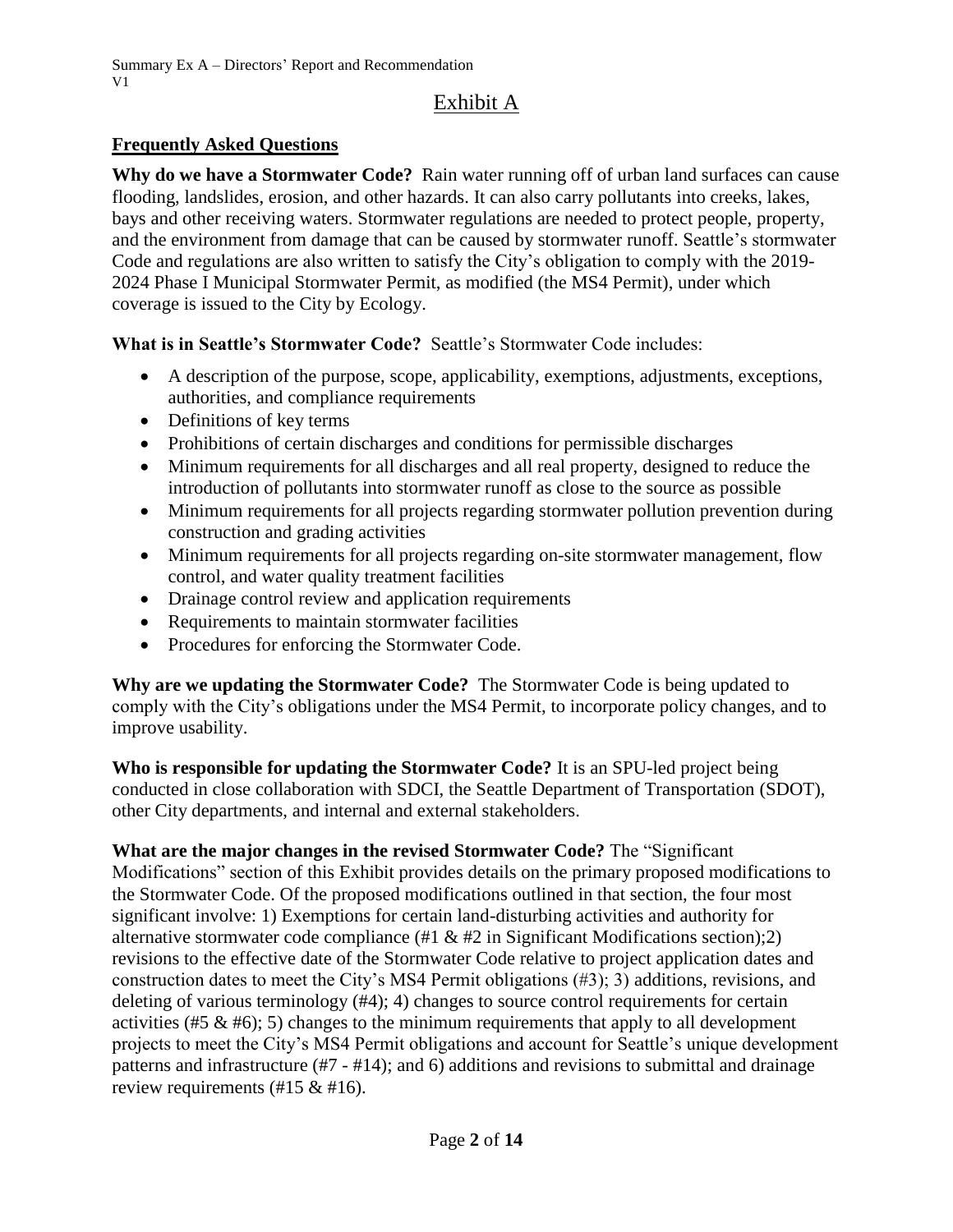**What has been the extent of public participation?** Beginning in October 2019, a series of inperson and online public meetings have been conducted to inform interested stakeholders about proposed updates to the Stormwater Code and solicit input on proposed updates. These meetings included representatives from the development community, environmental advocacy groups, and engineering and consulting firms. Additionally, announcements have been sent to interested stakeholders through the SDCI Stormwater Code list serv and the SPU DSO Subscribers list serv, and articles have been included in SDCI's Building Connection Newsletter. There has also been information shared at Master Builders Association meetings. The dates and content of the public meetings, list serv announcements, the Building Connection newsletter, and meetings are shown below.

| <b>Date</b>            | <b>Meeting or Listserv Announcement</b>                                                                                      |
|------------------------|------------------------------------------------------------------------------------------------------------------------------|
| <b>October 3, 2019</b> | <b>External Code and Manual Users Early Input Stakeholder</b>                                                                |
| March 2, 2020          | <b>Meeting</b><br>SDCI Stormwater Code Listserv: "Updating the City's Stormwater                                             |
|                        | Regulations"                                                                                                                 |
| March 3, 2020          | SDCI Building Connections Newsletter: "Updated Seattle Stormwater Code<br>Regulations"                                       |
| March 9, 2020          | DSO Subscribers Listserv: "Updating the City's Stormwater Regulations"                                                       |
| April 1, 2020          | SDCI Building Connections Newsletter: "Updating the City's Stormwater<br>Regulations"                                        |
| April 1, 2020          | SDCI Stormwater Code Listserv: "Updating the City's Stormwater<br>Regulations - Public Comment Period Now Open               |
| April 1, 2020          | DSO Listserv: "Updating the City's Stormwater Regulations - Public<br>Comment Period Now Live"                               |
| April 16, 2020         | SDCI Listerv: "Updating the City's Stormwater Regulations - Public<br>Presentation Updates - Public Comment Period Now Open" |
| April 27, 2020         | SDCI Listserv: "Updating the City's Stormwater Regulations - Online Public<br>Presentation this Wed. April 29!"              |
| April 29, 2020         | Public Meeting: Stormwater Code & Manual Updates (Virtual)                                                                   |
| May 4, 2020            | SDCI Listserv: "Updating the City's Stormwater Regulations - Online Public<br>Presentation this Wed. May 6!"                 |
| May 6, 2020            | <b>Public Meeting: Stormwater Code &amp; Manual Updates (Virtual)</b>                                                        |
| May 13, 2020           | SDCI Listserv: "Updating the City's Stormwater Regulations - Phase 1<br>Public Comment Period Ending May 16                  |
| June 9, 2020           | SDCI Building Connections Newsletter: "What's Happening with the<br>Stormwater Code Update?"                                 |
| June 17, 2020          | <b>Master Builders Association Permitting Meeting</b>                                                                        |
| September 1, 2020      | <b>Master Builders Association Permitting Meeting</b>                                                                        |
| September 30, 2020     | SDCI Building Connections Newsletter: "What's Happening with the<br>Stormwater Code Update?"                                 |
| October 5, 2020        | DSO Listserv: "What's Happening with the Stormwater Code Update"                                                             |
| October 21, 2020       | <b>Master Builders Association Permitting Meeting</b>                                                                        |
| November 2, 2020       | SDCI Building Connections Newsletter: "Stormwater Code Update - Public<br>Review Period Open / Upcoming Public Meetings"     |

#### **Public Engagement on Stormwater Code Update Process**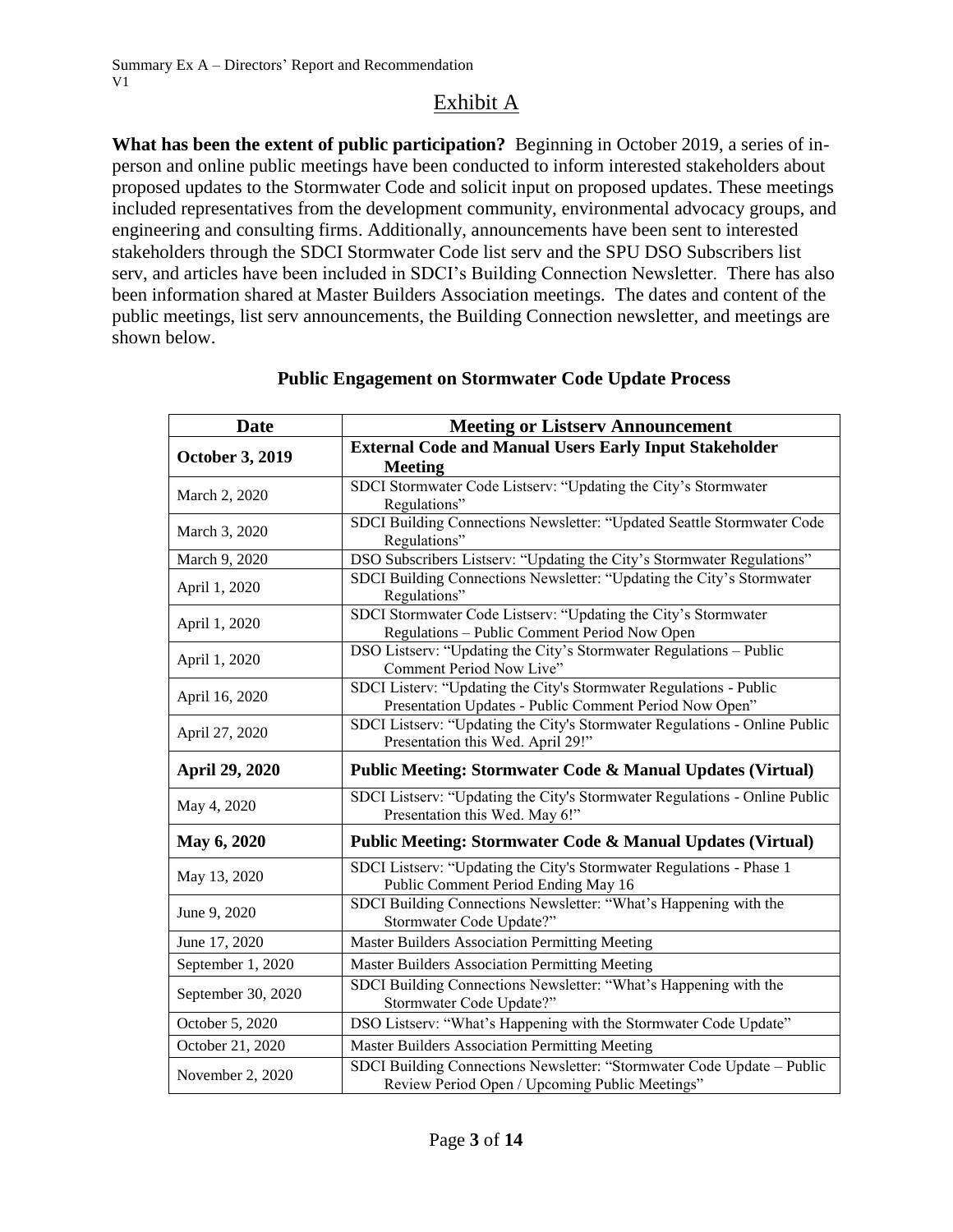| November 2, 2020         | SDCI Listserv: "Announcement of the draft 2021 stormwater code public<br>review period and upcoming public meeting."                                      |
|--------------------------|-----------------------------------------------------------------------------------------------------------------------------------------------------------|
| November 2, 2020         | DSO Listserv: "Stormwater Code Update - Public Review Period<br>Open/Upcoming Public Meetings"                                                            |
| November 10, 2020        | SDCI Listserv: "Stormwater Code Update - Public Meeting Reminder -<br>Thursday, November 12 at 3:15 p.m."                                                 |
| November 10, 2020        | DSO Listserv: "Stormwater Code Update - Public Meeting Reminder - This<br>Thursday, November 12th at 3:15"                                                |
| <b>November 12, 2020</b> | <b>Public Meeting: Stormwater Code (Virtual)</b>                                                                                                          |
| November 18, 2020        | SDCI List Serv: "Stormwater Code Updates - The Public Review Period<br>Ends Friday, November 20"                                                          |
| November 18, 2020        | <b>Master Builders Association Permitting Meeting</b>                                                                                                     |
| December 10, 2020        | SDCI List Serv: "Stormwater Code Update - SEPA<br>Checklist, Determination of Non-Significance and Comment Period"                                        |
| December 10, 2020        | DSO List Serv: "Final Public Review Period for Draft Stormwater<br>Code/Manual Starting Today"                                                            |
| December 20, 2020        | Master Builders Association Permitting Meeting                                                                                                            |
| January 5, 2021          | SDCI Building Connections Newsletter: "Customer Alert - Final Public<br>Review Period for Draft Stormwater Code/Manual Approaching"                       |
| January 6, 2021          | SDCI List Serv: "Stormwater Code Update - The Draft 2021 Stormwater<br>Code and Manual will be posted soon for the Final Public<br>Review/Comment Period" |
| January 6, 2021          | DSO List Serv: "Final Public Review Period for Draft Stormwater<br>Code/Manual Approaching"                                                               |
| January 11, 2021         | SDCI List Serv: "Stormwater Cope Update - The Draft 2021 Stormwater<br>Code and Manual has been posted for the Final Public<br>Review/Comment Period"     |
| January 11, 2021         | DSO List Serv: "Final Public Review Period for Draft Stormwater<br>Code/Manual Starting Today"                                                            |
| January 20, 2021         | <b>Master Builders Association Permitting Meeting</b>                                                                                                     |
| January 27, 2021         | SDCI List Serv: "Stormwater Code Update - Public Meeting Reminder"                                                                                        |
| <b>January 28, 2021</b>  | Public Meeting: Stormwater Code & Manual Updates and new<br><b>Public Drainage System Director's Rule (Virtual)</b>                                       |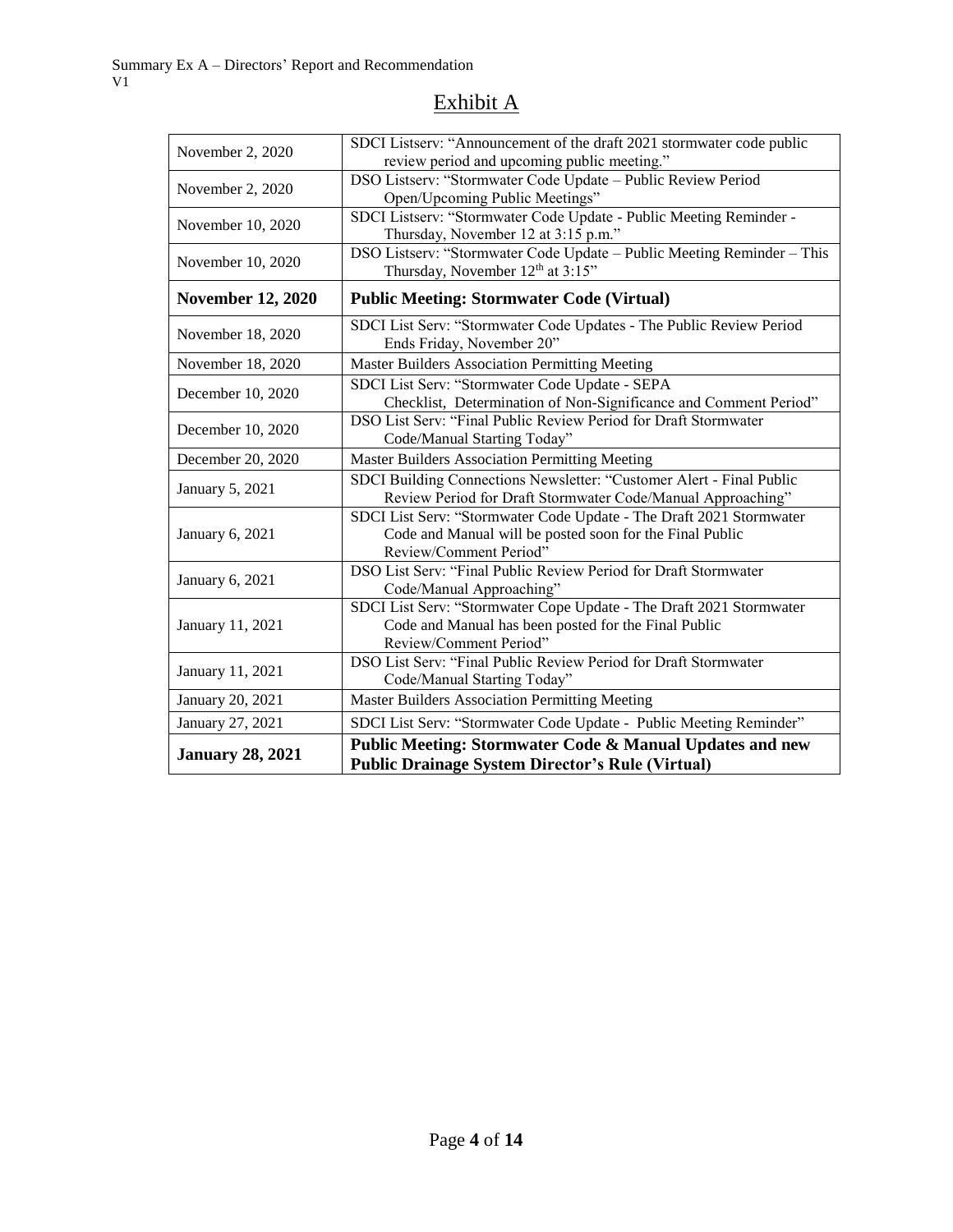### **Regulatory Context**

**NPDES Municipal Stormwater Permit (MS4 Permit).** Seattle's Stormwater Code and associated Stormwater Manual (to be contained in the Directors' Rule) are now being revised in order to comply with the MS4 Permit, as well as to incorporate policy changes and improve usability. After the updated Stormwater Code and Stormwater Manual are adopted, it is anticipated that Ecology will modify the current MS4 Permit to include Ecology's determination that Seattle's updated Stormwater Code and Stormwater Manual meet relevant MS4 Permit requirements and achieves equivalency. The MS4 Permit authorizes the City to discharge municipal stormwater to waters of the State of Washington from municipal separate storm sewers that it owns or operates. Discharges covered under the MS4 Permit, as required by paragraph 402(p)(3) of the Clean Water Act, must effectively prohibit non-stormwater discharges into storm sewers that discharge to surface waters. Per the Clean Water Act, permittees must apply controls to reduce the discharge of pollutants to the maximum extent practicable. Ecology also took action through the issuance of the MS4 Permit, as authorized by Revised Code of Washington (RCW) Chapter 90.48, particularly RCW 90.48.162, to control impacts of stormwater discharges to waters of Washington State, including ground waters, unless the discharges are authorized by another regulatory program. (Ecology 2018)

The MS4 Permit requires that the City's Stormwater Code and associated Stormwater Manual include minimum requirements, thresholds, definitions, and other specified requirements, limitations and criteria, determined by Ecology to be equivalent to Appendix 1 of the MS4 Permit for new development, redevelopment and construction. Ecology has reviewed the City's proposed revisions to the Stormwater Code and associated Stormwater Manual that require Ecology approval, and Ecology has made a preliminary determination that the revisions meet the regulatory requirements of the MS4 Permit. The City is in the final stages of Ecology review to secure Ecology's final approval. It is anticipated that Ecology's final approval will require very limited, if any, changes. Any changes to the Stormwater Code, including any made through the City's legislative process, that could affect Ecology's equivalency determination will be reviewed by Ecology.

**Seattle Stormwater Code and Stormwater Manual.** The City of Seattle's Stormwater Code (Chapters 22.800-22.808 SMC) contains requirements designed to protect life, property, public health, and the environment from the adverse impacts of urban stormwater runoff. Adverse impacts can include flooding, pollution, landslides, erosion, and other potential hazards. The Stormwater Code applies to:

- All drainage and erosion control, whether or not a permit is required
- All land disturbing activities, whether or not a permit is required
- All discharges directly or indirectly to a public drainage system or (proposed) a public combined sewer
- All discharges directly or indirectly into receiving waters within or contiguous to Seattle city limits
- All new and existing land uses
- All real property.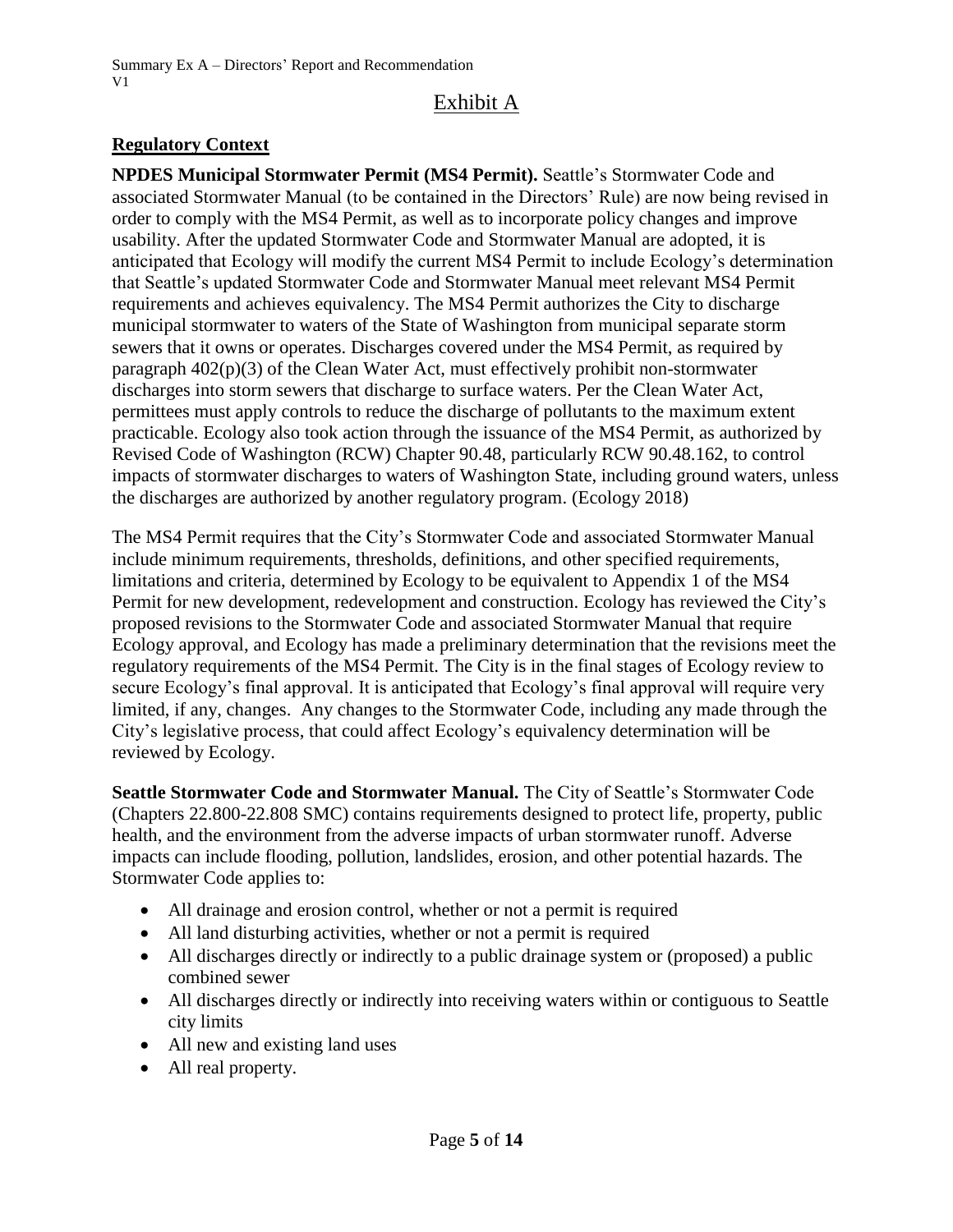To support the implementation of the Stormwater Code, the Director of SPU and the Director of SDCI issue joint Directors' Rule (Seattle's Stormwater Manual), which clarify or interpret the Stormwater Code by specifying methods, details, and general guidelines as authorized by the Code. The 2021 Seattle Stormwater Manual will consist of the following sections:

- Volume 1 Project Minimum Requirements (pursuant to the Stormwater Code Minimum Requirements)
- Volume 2 Construction Stormwater Control
- Volume 3 Project Stormwater Control
- Volume 4 Source Control
- Volume 5 Enforcement
- Appendices.

**Seattle Stormwater Code and Public Drainage System Director's Rule.** The City of Seattle's Stormwater Code (Chapter 22.805 SMC) addresses:

- Minimum Requirements for all Projects, specifically
	- o Minimum Requirements for Discharge Point
		- o Ensure Sufficient Capacity
		- o Extension of the Public Drainage System:
			- For projects not constructed in the public right-of-way
			- For projects constructed in the public right-of-way
		- o Requirements for projects conducted in public right of way.

To support the implementation of these portions of the Stormwater Code, the Director of SPU is issuing a new Director's Rule (Public Drainage System Director's Rule), that relates directly to the Stormwater Code and clarifies or interprets it by specifying methods, details, and general guidelines as authorized by the Code. The Public Drainage System Director's Rule will consist of the sections noted above.

**Best Available Science** – When the City updated its Environmentally Critical Areas (ECA) ordinance, it presented a detailed review of the best available science regarding wetlands, fish and wildlife conservation areas, geologic hazard areas, flood-prone areas, abandoned landfills, and critical aquifer recharge areas in its report Environmental Critical Areas: Best Available Science Review (Seattle 2005). As part of the 2009 Stormwater Code Update, the City prepared a document describing the best available science specific to urban stormwater runoff management (Seattle 2009). This document was updated during the 2016 Stormwater Code update (Seattle 2015). The document has been updated for this proposed legislation and is included as part of the Bill Summary and Fiscal Note for this legislation, as Exhibit B.

# **Significant Modifications**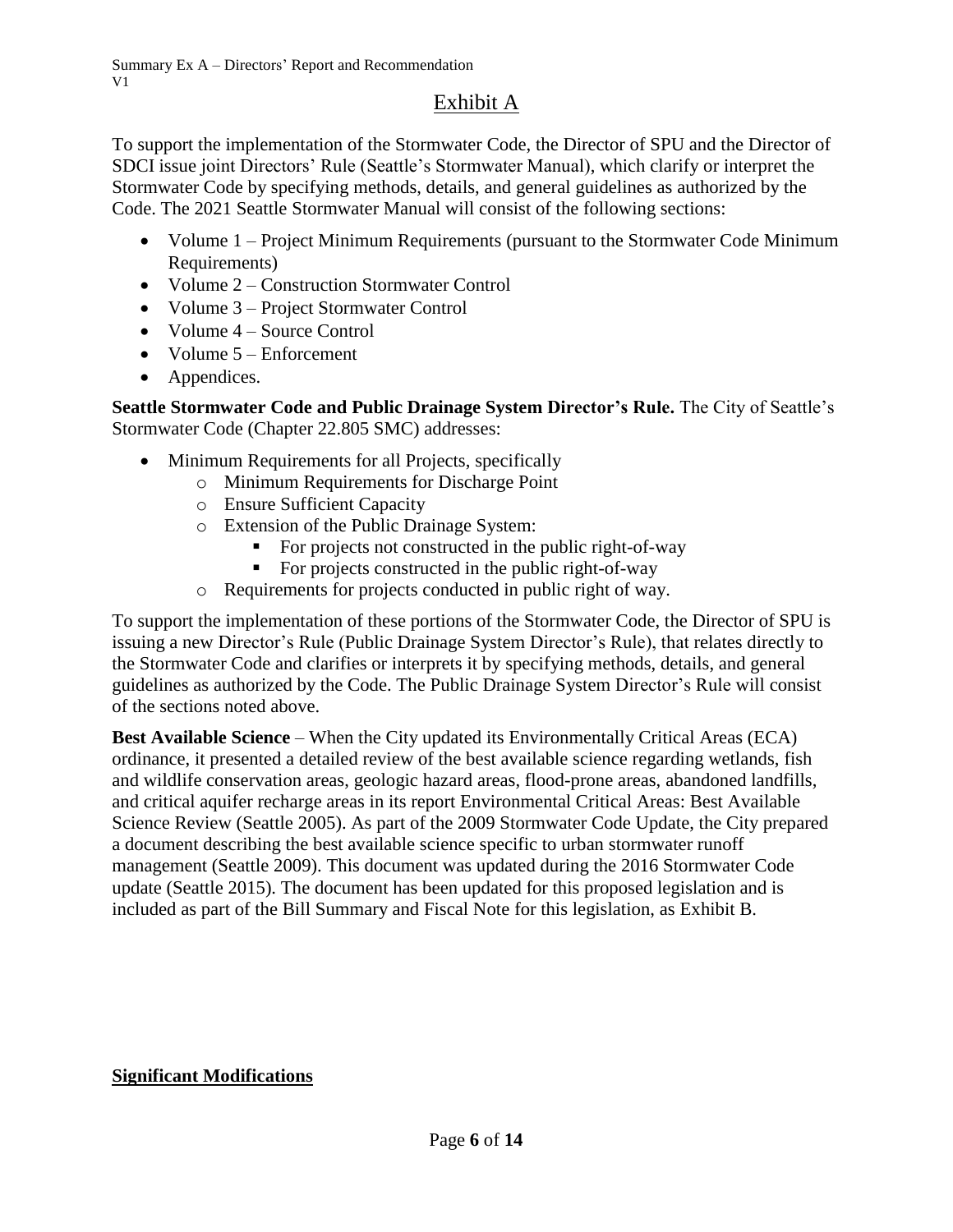The proposed modifications to the Stormwater Code will affect administration, source control, development, and construction site stormwater pollution prevention control. The major modifications being proposed to the Stormwater Code are summarized below by Chapter.

#### **Chapter 22.800 - Title, Scope, and Authority**

- 1. Added exemptions: land disturbing activities that are not required to comply with certain requirements (22.800.040.A.2.c and d):
	- a. "c" Adds new language that exempts "land disturbing activity that includes replacing the ground surface with in-kind material or materials with equivalent runoff characteristics and is associated solely with soil remediation or tank removal for the purpose of removing contaminants and pollutants and not associated with other development." Language was also added clarifying the limits of this exemption, noting that projects "that include any development in addition to soil remediation or tank removal replaced with in-kind material or materials with equivalent runoff characteristics are not exempt."
	- b. Similarly, 22.800.040.A.2.d includes new language that exempts "drainage control facilities that are part of a public retrofit project...or other voluntary retrofit project" from certain minimum requirements. However, the new language also clarifies that these new exemptions only apply to the retrofit project elements and "do not include land disturbing activities or hard surfaces that are not integral to or are in addition to the drainage control facilities described above, or installation of drainage control facilities that are otherwise required to meet this subtitle."

The intent of these changes is to simplify the process for these types of improvement projects, which by their nature are designed to minimize pollution and/or improve water quality conditions.

- 2. Clarified Authority (22.800.080.F) regarding the option for a developer to manage flow control, water quality treatment, on‐site stormwater management, or wetlands protection requirements at an alternative location (i.e., off site) or by contributing funds. The revisions are focused on clarifying the specific conditions that must be met to allow compliance using an alternative location and the logistics of this compliance approach. The revisions are proposed primarily to comply with updated Ecology requirements presented in the City's MS4 Permit, and also to clarify for easier use.
- 3. Revised language regarding the applicability of Stormwater Code revisions in relation to project permit application and construction dates (22.800.100), in association with the Code's effective date of July 1, 2021. The 2021 Stormwater Code Update will apply to permit applications submitted on or after July 1, 2021. In addition, for projects considered under the current Stormwater Code before amendment, if construction has not started by July 1, 2026, the permit expires and the 2021 Stormwater Code will apply. These revisions are made for consistency with the City's MS4 Permit requirements (which apply to areas that discharge to the City's municipal stormwater system) and affects both building and master use permits (including subdivisions).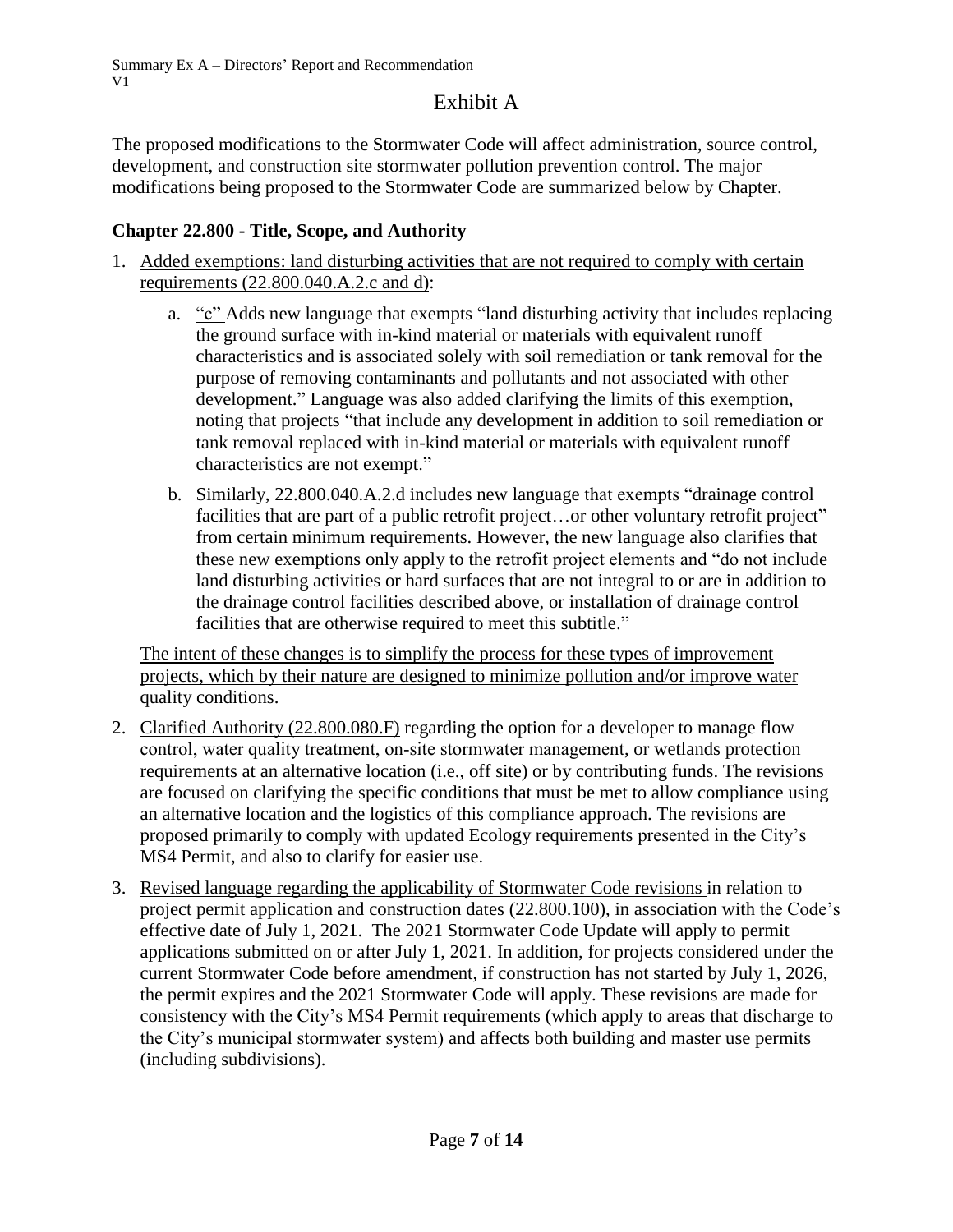#### **Chapter 22.801 – Definitions**

- 4. Added, revised, and deleted terms: In the 2021 Stormwater Code Update, new terms have been added to this Chapter, the definitions for other terms have been materially modified, and the definitions for terms have been deleted. The items below outline the most notable terms that are proposed to be added or materially modified. These proposed definition changes are necessary to clarify certain Stormwater Code provisions, to implement revised minimum requirements, and to meet the provisions of the City's MS4 Permit. A complete list of proposed definition changes is in the draft Stormwater Code (Attachment C).
	- a. Changes made to be equivalent with the City's MS4 Permit (unless otherwise noted):
		- i. Added definition for "Basic treatment receiving water" to match existing Manual language (which is already in alignment with the City's MS4 Permit).
		- ii. Modified definition of "Creek" to match Washington Administrative Code (WAC) stream typing. Similarly, modified "Stream" definition to match updated "Creek" definition (refers to Type S, F, Np or Ns water).
		- iii. Modified "Development" definition.
		- iv. Added "New hard surface" definition.
		- v. Added "New impervious surface" definition.
		- vi. Modified "Pollution‐generating pervious surface" definition.
		- vii. Modified "Pollution‐generating impervious surface" definition, including adding "rail lines, railways, and rail yards" as pollution‐generating based on Ecology's response to MS4 Permit comments.
		- viii. Modified "Project" definition.
		- ix. Modified "Project site" definition.
		- x. Modified "Replaced hard surface" definition" and "Replaced impervious surface" definitions.
		- xi. Modified "Site" definition.
	- b. Changes made to implement existing or new City policies or clarify intent:
		- i. Added curbs and gutters to listed example components of a "Drainage system" as they are used to convey stormwater in addition to distinguishing between the roadway and non-roadway sections of the right-of-way.
		- ii. Modified "Single‐family residential project" definition by adding "associated accessory dwelling unit". Also modified threshold from 10,000 sf to 5,000 sf total new plus replaced hard surface and removed reference to pollution generating hard surface threshold since no longer applicable. Modified threshold to simplify code, avoid confusion with other project types, and to acknowledge that minimizing impervious surfaces by design meets "Low Impact Development" principles, which is a requirement of the City's MS4 Permit. All projects with greater than 5,000 sf of new plus replaced hard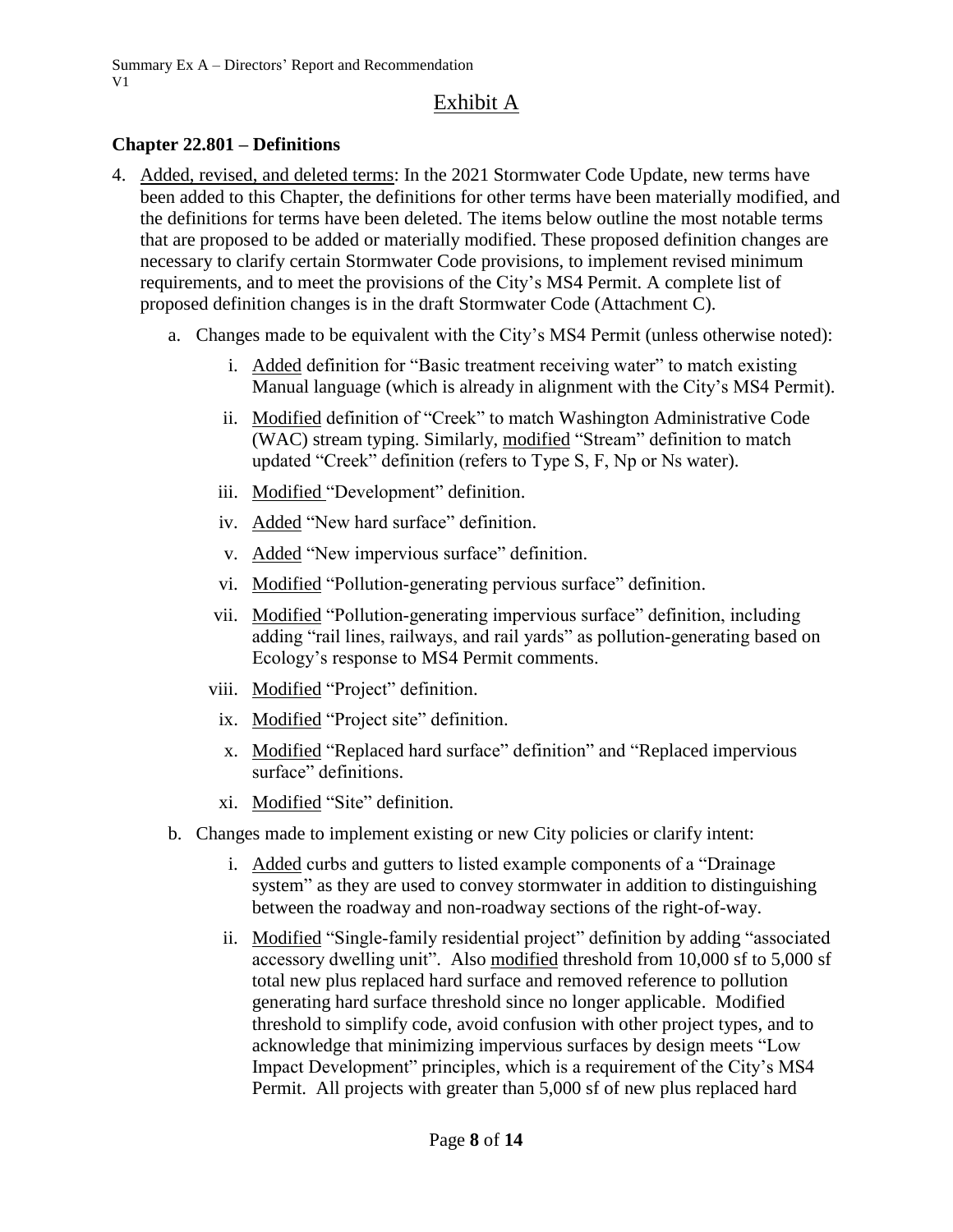surfaces are considered "Parcel-based projects" and are additionally subject to flow control and water quality treatment, which Single-family residential projects are not.

### **Chapter 22.803 – Minimum Requirements for All Discharges and All Real Property**

- 5. Added new BMP for Source Controls for All Real Property (22.803.030): The proposed revisions include source control BMPs for rooftop dog runs, stating: "Rooftop Dog Runs. Dog runs located on private property on rooftops or above-grade plazas must prevent stormwater from the dog run from discharging directly or indirectly to a public drainage system, private drainage system, or receiving water body."
- 6. Added new minimum requirements for Source Controls for Businesses and Public Entities for Specific Activities (22.803.040): The proposed revisions include source control BMPs for certain pollution-generating activities to prevent contaminants from coming into contact with drainage water, public combined sewer, or receiving waters. Such activities include: Fueling; vehicle/equipment repair / maintenance; concrete/asphalt handling/production; recycling/scrap yard operations; aboveground liquid tank storage.

### **Chapter 22.805 – Minimum Requirements for Projects**

- 7. The proposed revisions include several added general requirements to clarify the applicability of the minimum requirements (22.805.010.B, C, and D): Specifically,
	- a. 22.805.010.B was added to clarify that "Closely related projects shall be considered as one project for purposes of applying the Stormwater Code…" This aligns with how the City applies SEPA categorical exemptions and Design Review to development proposals. When separate development proposals are closely related, they are evaluated as one proposal for purposes of applying Stormwater Code thresholds.
	- b. 22.805.010.C was added to clarify that "When an application requires preliminary drainage review… applications for building permits, grading permits, and other construction permits on the site receiving preliminary drainage review shall comply with the provisions of the approved preliminary drainage control plan." This change was added to align with the new category and submittal requirements for Preliminary Drainage Review (22.807.020.A.1), summarized further under subsection 22.807.020 below.
	- c. 22.805.010.D was added to clarify the required timing of construction of stormwater facilities that will serve multiple proposed lots, parcels, or tracts to mitigate impacts prior to installation of hard surfaces associated with the development.
- 8. Added two new sections to the Minimum Requirements for All Projects (22.805.020) related to extension of the public drainage system: For projects not constructed in the public right-ofway, new section 22.805.020.L – Extension of the Public Drainage System outlines specific conditions when "extension of the piped public drainage system across the full extent of the parcel boundary shall be required." Similarly, for projects that are constructed in the public right-of-way, new section 22.805.020.M – Extension of the Public Drainage System outlines when "extension of the piped public drainage system across the full extent of the site shall be required." Current extension requirements are located in "Authority" 22.800.080, but these sections are added to be more transparent regarding project requirement to extend the public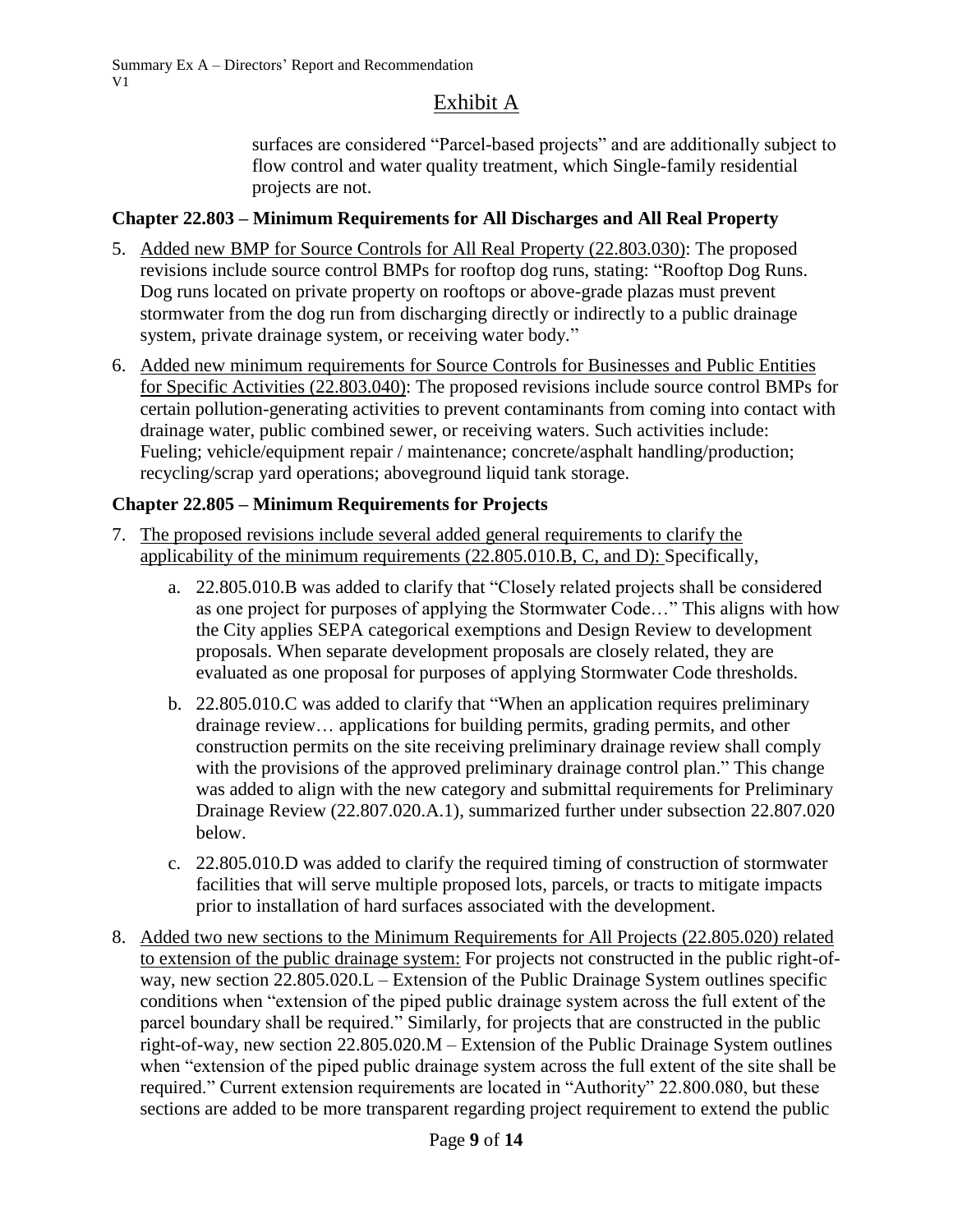drainage system by adding to "Minimum Requirements for All Projects" section of the code. Additional details regarding conveyance requirements in the right of way will be addressed in a new Public Drainage System Requirements Director's Rule.

- 9. Added a new section to the Minimum Requirements for all Projects (22.805.020.N) stating that the public drainage system shall be constructed in accordance with the City's Standard Plans and Specifications, and other rules promulgated by the Director of SPU. The Stormwater Code was previously silent on this requirement.
- 10. Revised Minimum Requirements for Parcel-based Projects (22.805.050):
	- a. Added reference to 22.805.020.E (Protect Wetlands) to require Parcel-based Projects to comply with minimum requirements for wetland protection. This change was made for consistency with the City's MS4 Permit.
	- b. Updated the flow-related portion of the thresholds presented in 22.805.050.C.2.a.4 (for compliance with the Pre-Developed Forested Standard) from 0.1 cubic feet per second (cfs) to 0.15 cfs. This change was made for consistency with the City's MS4 Permit.
	- c. Revised the flow control standard for Parcel‐based Projects discharging to small lake basins (Bitter Lake, Green Lake, or Haller Lake, or to the drainage basin of such lake) from the Peak Standard to the "Existing Condition Standard" which aligns with the City's MS4 Permit requirements for these areas in Seattle.
	- d. The following project thresholds were revised for Parcel-based projects. The intent of these changes is to further simplify the code by shifting most of the thresholds to be at 5,000 sf of new plus replaced hard surface:
		- i. Revised the threshold for Parcel‐based Projects required to meet the Pasture Standard in creek basins from 2,000 sf to 5,000 sf of new plus replaced hard surfaces.
		- ii. Revised the threshold for Parcel‐based Projects required to meet the Peak Standard in small lake basins from 2,000 sf to 5,000 sf of new plus replaced hard surfaces.
		- iii. Revised the threshold for Parcel‐based Projects required to meet the Peak Standard in public combined sewer basins from 10,000 sf to 5,000 sf of new plus replaced hard surfaces.
- 11. Revised Minimum Requirements for Roadway Projects (22.805.050): Several code changes are proposed affecting how stormwater is managed in the right of way. For items "c" through "f" below, the combined changes reflect a shift in City objectives regarding stormwater management in the right of way. Specifically, the proposed code changes aim to more effectively use ratepayer and taxpayer funding to manage stormwater impacts of roadway projects by 1) allowing SPU to focus on managing environmental impacts in creeks and combined sewer areas (i.e., environmental flow control needs are better addressed through SPU programs than through by Stormwater Code requirements applied to individual roadway projects), and 2) allowing SDOT to shift priorities to focus more on managing stormwater conveyance issues in the right of way.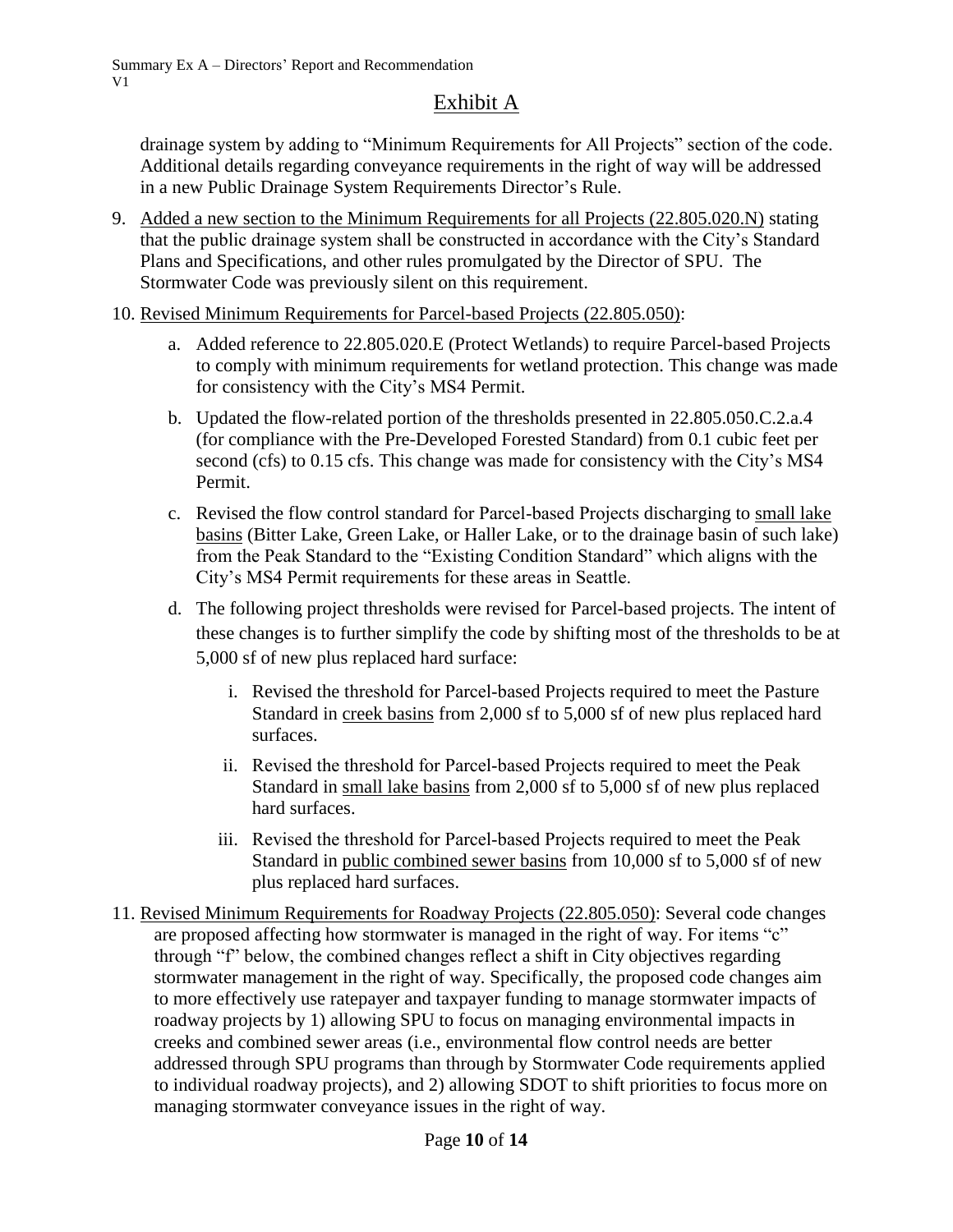- a. Added reference to 22.805.020.E (Protect Wetlands) to require Roadway Projects to comply with minimum requirements for wetland protection. Also added requirements and thresholds related to compliance with the minimum requirements for wetland protection contained in subsection 22.805.080.B.1 (Wetland Protection Standards). This change was made for consistency with the City's MS4 Permit as well the shift in objectives noted above.
- b. Updated the flow-related portion of the thresholds presented in 22.805.050.C.2.a.4 (for compliance with the Pre-Developed Forested Standard) from 0.1 cubic feet per second (cfs) to 0.15 cfs. This change was made for consistency with the City's MS4 Permit.
- c. Revised the flow control standard for Roadway Projects discharging to creek basins from the Pasture Standard to the "Existing Condition Standard".
- d. Revised the threshold trigger from "new plus replaced hard surface" to "new hard surface" for certain Roadway Project scenarios most applicable in the City.
- e. Revised the flow control standard for Roadway Projects discharging to small lake basins (Bitter Lake, Green Lake, or Haller Lake, or to the drainage basin of such lake), capacity-constrained systems, and discharges from groundwater from the Peak Standard to the "Existing Condition Standard".
- f. Removed flow control requirements for Roadway Projects in the public combined sewer.
- 12. Revised Minimum Requirements for On-Site Stormwater Management (22.805.070): Most of the updates to this section are focused on minor changes to the On-site Stormwater Management Lists (22.805.070.D) designed to expand the On-site Stormwater Management toolbox options and/or clarify the choices of BMPs that are available to meet the On-site Stormwater Management requirements. Notable revisions include:
	- a. Added clarification that tables apply to roofs and other hard surfaces.
	- b. Added that Infiltration Trenches and Drywells can be used for non‐roof hard surfaces, but evaluation is not required (applies to Single‐family Residential Projects and Parcel‐based Projects.
	- c. Moved Non‐infiltrating Bioretention and Vegetated Roofs to Category 4 (shifted former Category 4 BMPs to Category 5) (applies to Single‐family Residential Projects and Parcel‐ based Projects).
	- d. Clarified that water quality treatment BMPs can be used in lieu of non‐infiltrating bioretention unless a combined sewer basin.
	- e. Added new Category 2 BMP Sidewalk / Trail Compost Amended Strip (applies to all On‐site Lists). This new BMP provides a relatively simple and effective BMP specific to narrow sidewalk and trail projects common in the City. Note that this BMP is not applicable to Roadway or other pollution-generating surfaces.
	- f. Added trees to a new Category 4 (applies to Trail and Sidewalk Projects and Roadway Projects).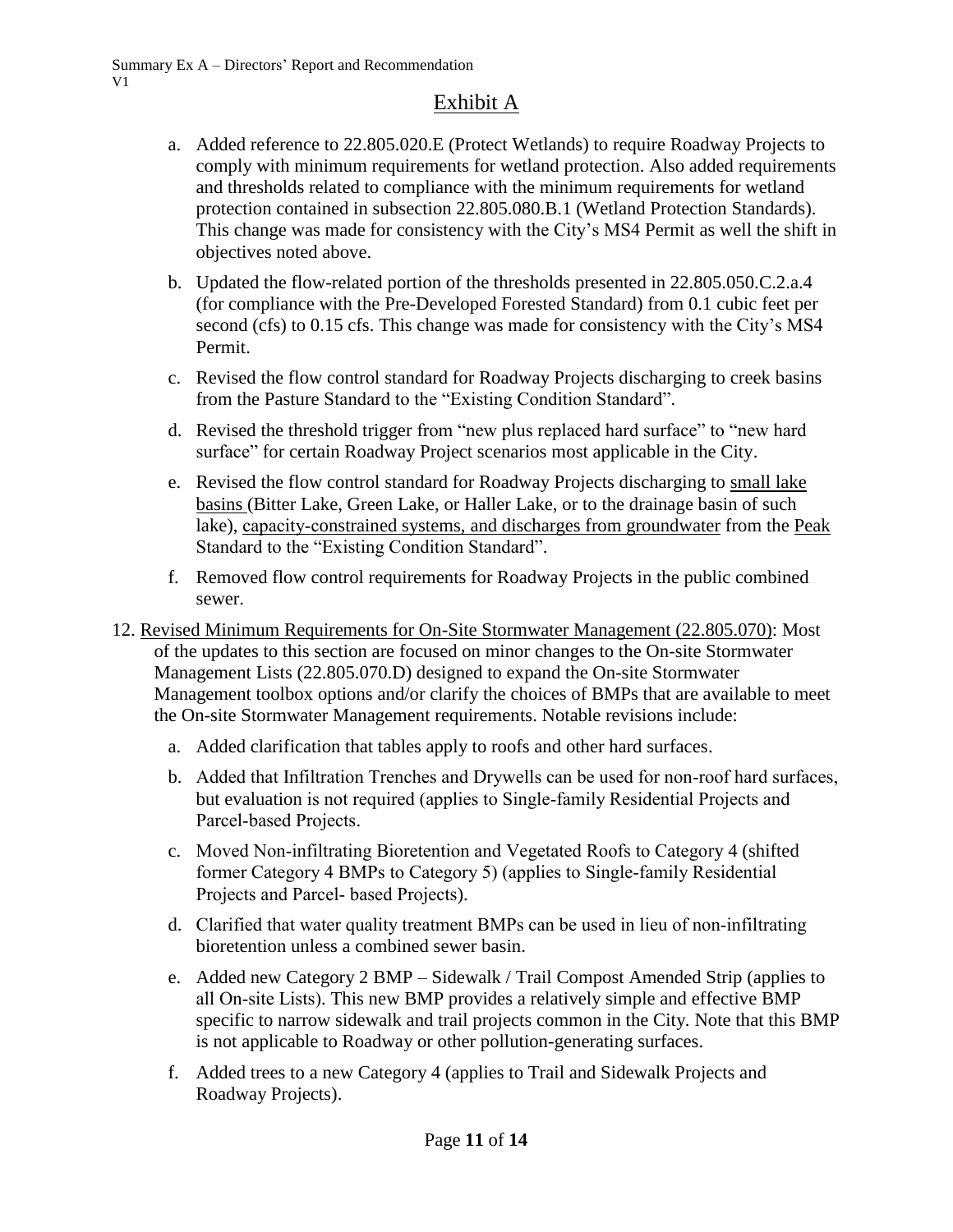- g. Added Rainwater Harvesting to Category 4 for SFR and Parcel‐based Projects.
- h. Added footnotes outlining the Rainwater Harvesting sizing requirements under Category 2 and Category 4 applications. Specifically, Category 2 rainwater harvesting shall be sized to meet the on-site performance standard (22.805.070.C) whereas Category 4 rainwater harvesting shall be sized to reduce the runoff volume by 25 percent or more on an annual average basis. Change based on public feedback regarding feasibility and sizing of rainwater harvesting.
- i. Revised footnotes for Parcel-based and Roadway Projects to clarify that rain gardens cannot be used to meet requirements for areas of 5,000 sf or more.
- 13. Revised Minimum Requirements for Flow Control (22.805.080):
	- a. 22.805.080.B.1 (Wetland Protection Standards) was substantially modified to reflect updated guidance developed by the Department of Ecology (and as required by the City's MS4 Permit). The changes outline requirements for new discharges to a wetland, wetland classifications (based on state requirements), and applicable wetland protection standards and methods to achieve those standards. These changes were for consistency with the City's MS4 Permit.
	- b. Add a new "Existing Conditions Standard" (22.805.080.B.4) based on matching postdevelopment stormwater discharge durations to those of the existing (i.e., pre-project) land cover conditions. As noted previously, this new standard applies to Parcel-based Projects discharging to small lake basins, as well as most Roadway Projects.
	- c. Revised the technical requirements of the Peak Control Standard (22.805.080.B.5) to better reflect the downstream impacts of peak flows from a typical project, and therefore to optimize flow control designs based on smaller storm events.

#### 14. Revised Minimum Requirements for Treatment (22.805.090):

- a. Added the option for pollution generating pervious areas (PGPS) to develop a landscape management plan (LMP) as an alternative to providing water quality treatment for PGPS. In most cases, a LMP would be the preferred and most effective method for minimizing water quality pollution from PGPS. New guidelines for developing an LMP are also provided in the Manual, and each individual LMP must be approved by the City.
- b. Clarified that Enhanced Treatment requirements (22.805.090.B.5) do not apply to projects discharging to a basic treatment receiving water (22.801.030 "B"). This change is for consistency with the City's MS4 Permit.
- c. Added that Enhanced Treatment (22.805.090.B.5) is required for parcel-based projects that propose four or more dwelling units. This change is for consistency with the City's MS4 Permit.

#### **Chapter 22.807 – Drainage Control Review and Application Requirements**

- 15. Revised Drainage control review and application requirements (22.807.020):
	- a. Added a new category and submittal requirements for "Preliminary Drainage Review." (22.807.020.A.1) to facilitate drainage review being adequately performed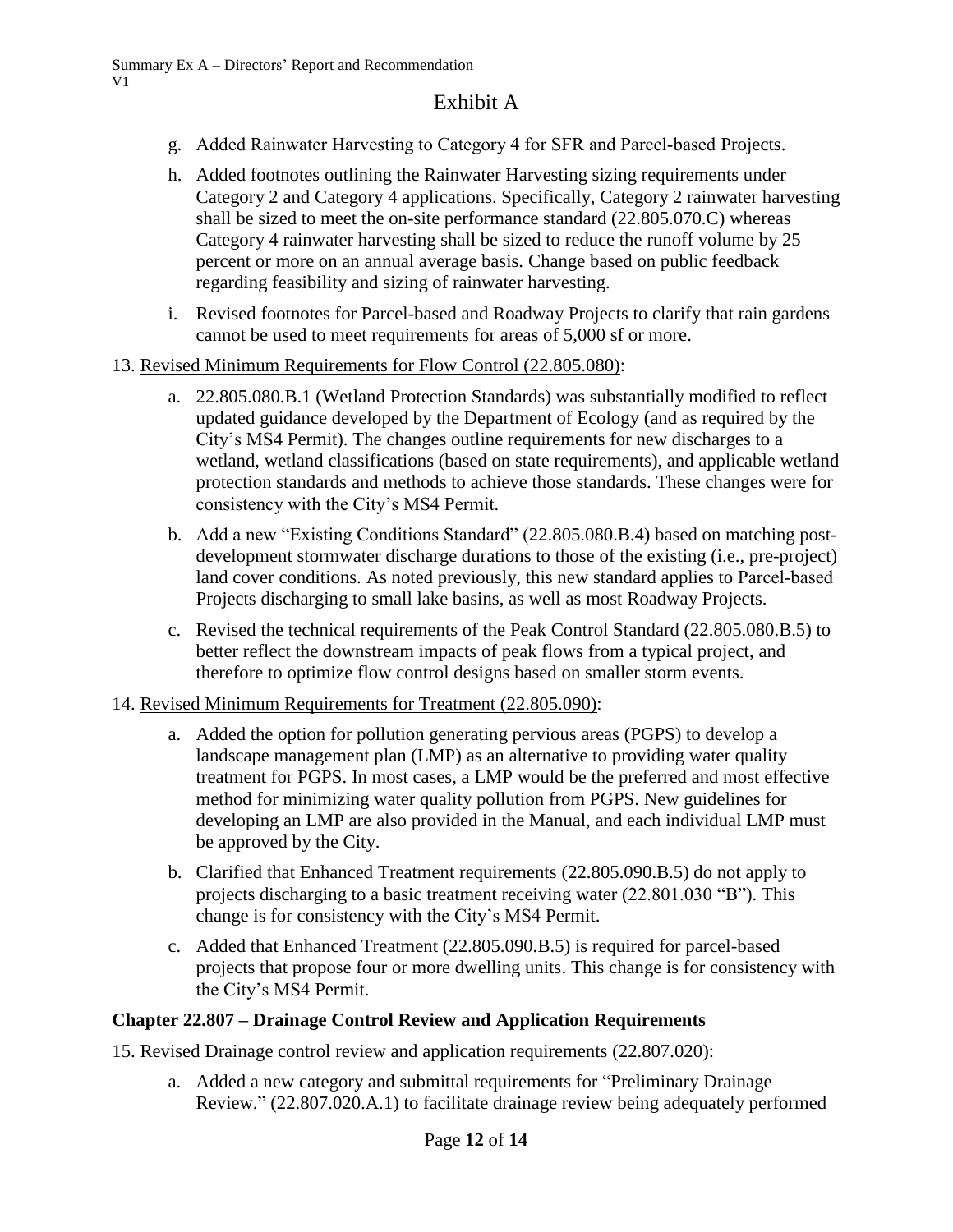during the Master Use Permit process. Specifically, "Preliminary drainage review and approval is required for applications for the following approvals:

- i. Subdivisions
- ii. Short plats
- iii. Unit lot subdivisions
- iv. Lot boundary adjustments
- v. Master use permits that would allow development that includes 750 square feet or more of new plus replaced hard surface or 5,000 square feet of land disturbing activity where the Director has determined that a preliminary drainage review is required considering, but not limited, to the following attributes of the site: 1) Location within an environmentally critical area or buffer; 2) Proximity and tributary to an environmentally critical area or buffer; and 3) Proximity and tributary to an area with adequacy, erosion, water quality, or flooding problems."
- b. Updated the thresholds and terminology for "Standard Drainage Review" (22.807.020.A.1). These revisions were made to align with the new "Preliminary Drainage Review" category described above and to reflect general changes in terminology throughout the Stormwater Code and Manual (and MS4 Permit). In addition, the requirement for Standard Drainage Review and Approval was revised to include specific activities and projects such as new or substantially-altered fueling stations; in-water and over-water fueling; maintenance and repair of vehicles and equipment; concrete and asphalt mixing and production; recycling, wrecking yard, and scrap yard operations; and storage of liquids in aboveground tanks (also reflected in 22.803.040.A "Minimum Requirements for Source Controls For Businesses and Public Entities for Specific Activities").
- c. Added the requirement that drainage control review thresholds also be applied to "closely related projects." Specifically: "For purposes of applying the thresholds in this subtitle, all closely related projects as determined according to subsection 22.805.010.B shall be counted toward the threshold."
- d. Added a requirement that the drainage control plan for any project that "includes development conducted in or near a receiving water requiring a Hydraulic Project Approval (WAC 220-660)" shall be prepared by a licensed civil engineer.
- 16. Revised Maintenance and Inspection requirements (22.807.090):
	- a. Revised the "Responsibility for Maintenance and Inspection" requirements to include the maintenance of "management plans." Similarly, when informing future purchasers and other successors and assignees to the property, language was added to require the owners to inform purchasers regarding "the implementation of a landscape management plan, if one exists." This language was added to reflect the addition of landscape management plans as an option to meet water quality treatment requirements for PGPS as outlined previously.